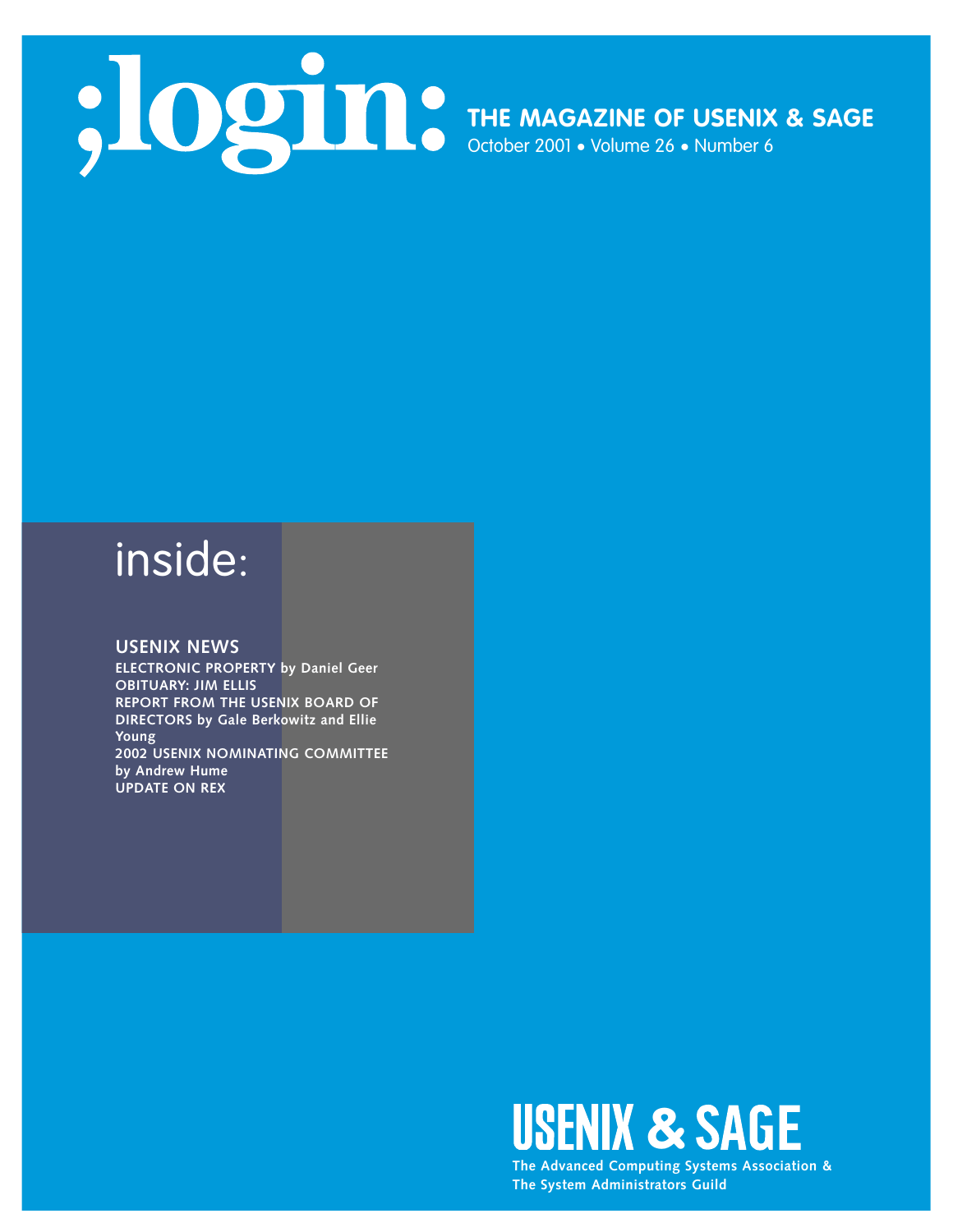# USENIX news

### **Electronic Property**

**by Daniel Geer**

President, USENIX Board of Directors



*geer@usenix.org*

The old advice about never discussing religion or politics at family gatherings notwithstanding, it is presumably unarguable that the percentage of the world's valuable things that are electronic in form is increasing. The "market share" of electronic goods is rising. Taking these electronic goods as a form of wealth, we here are some mix of creators, custodians, shepherds and guards. Those of us specifically in security are also professional paranoids.

USENIX repeat customers, i.e., USENIX members, tend to be in favor of sharing information. Indeed, the old mission slogan for USENIX, "Moving information from where it is to where it isn't" remains in full force even if it is more commonly practiced than recited (the sign of a powerful idea, as ever). To use a food analogy, USENIX lays on one of the best tables of information in the business. From that, we derive our ability to do it again. And again.

USENIX as an organization has a voice, and just like an opera singer, our voice needs to be used just enough to keep it powerful but not too much. We are asked, more often than you might think, to support this or that cause with our (your) voice and with our (your) money. I've spoken gently in these pages before about the use of (your) money and look forward to the day I can debate the issue of non-program expenditures of pro-

gram-derived funds at full vigor and without regard to the diplomacy my office requires. Today, however, I want to speak about the use of our voice.

As you doubtless know, USENIX is by the (US) tax code a so-called "501 $(c)$ 3" organization incorporated in the State of Delaware. Such an organization is not only non-profit and tax exempt in and of itself, but gifts to it are tax deductible to their donor. Such a designation is non-trivial to get but trivial to lose – just stop being non-profit, stop playing by the myriad rules for non-profits, or use tax exempt monies for purposes that are officially forbidden. Such forbidden uses include lobbying for legislation, endorsing candidates for public office, advocating positions that are unrelated to the formal mission of the organization be it a charitable organization, an educational organization, or any of the other specific sub-species of the " $501(c)3$ " genus.

In the matter of information sharing, we (USENIX) try very hard to make sure that the information that we share is with the permission of those who own it. Note that I say "own" as information is as much a valuable good and subject to ownership as a pair of shoes, a movie ticket, or a pint of Guinness. There is a widespread, anthropomorphic, pseudomoralistic argument that "information wants to be free." Perhaps, but in that sense fire wants to burn, rain wants to fall, and entropy wants to work itself out of a job.

No, "information wants to be free" is a falsity but it is, and with abundant evidence, more than true that in the electronic sphere the idea of property takes on a whole new set of axioms that, in many ways, simply confound all our societal traditions and taboos. If, on a bad day, I inadvertently leave my back door open, that is not a license for you to pee in my toilet, empty my refrigerator, or install a wireless web cam. Even

#### USENIX MEMBER BENEFITS As a member of the USENIX Association, you receive the following benefits:

FREE SUBSCRIPTION TO *;login:*, the Association's magazine, published eight times a year, featuring technical articles, system administration articles, tips and techniques, practical columns on security, Tcl, Perl, Java, and operating systems, book and software reviews, summaries of sessions at USENIX conferences, and reports on various standards activities.

ACCESS TO *;login:* online from October 1997 to last month *http://www.usenix.org/ publications/login/login.html.*

ACCESS TO PAPERS from the USENIX Conferences online starting with 1993 *http://www.usenix.org/publications/library/ index.html*.

THE RIGHT TO VOTE on matters affecting the Association, its bylaws, election of its directors and officers.

OPTIONAL MEMBERSHIP in SAGE, the System Administrators Guild.

DISCOUNTS on registration fees for all USENIX conferences.

DISCOUNTS on the purchase of proceedings and CD-ROMS from USENIX conferences.

SPECIAL DISCOUNTS on a variety of products books, software, and periodicals. See *http://www.usenix.org/membership/ specialdisc.html* for details.

FOR MORE INFORMATION REGARDING MEMBERSHIP OR BENEFITS, PLEASE SEE *http://www.usenix.org/ membership/membership.html*

> OR CONTACT *office@usenix.org* Phone: 510 528 8649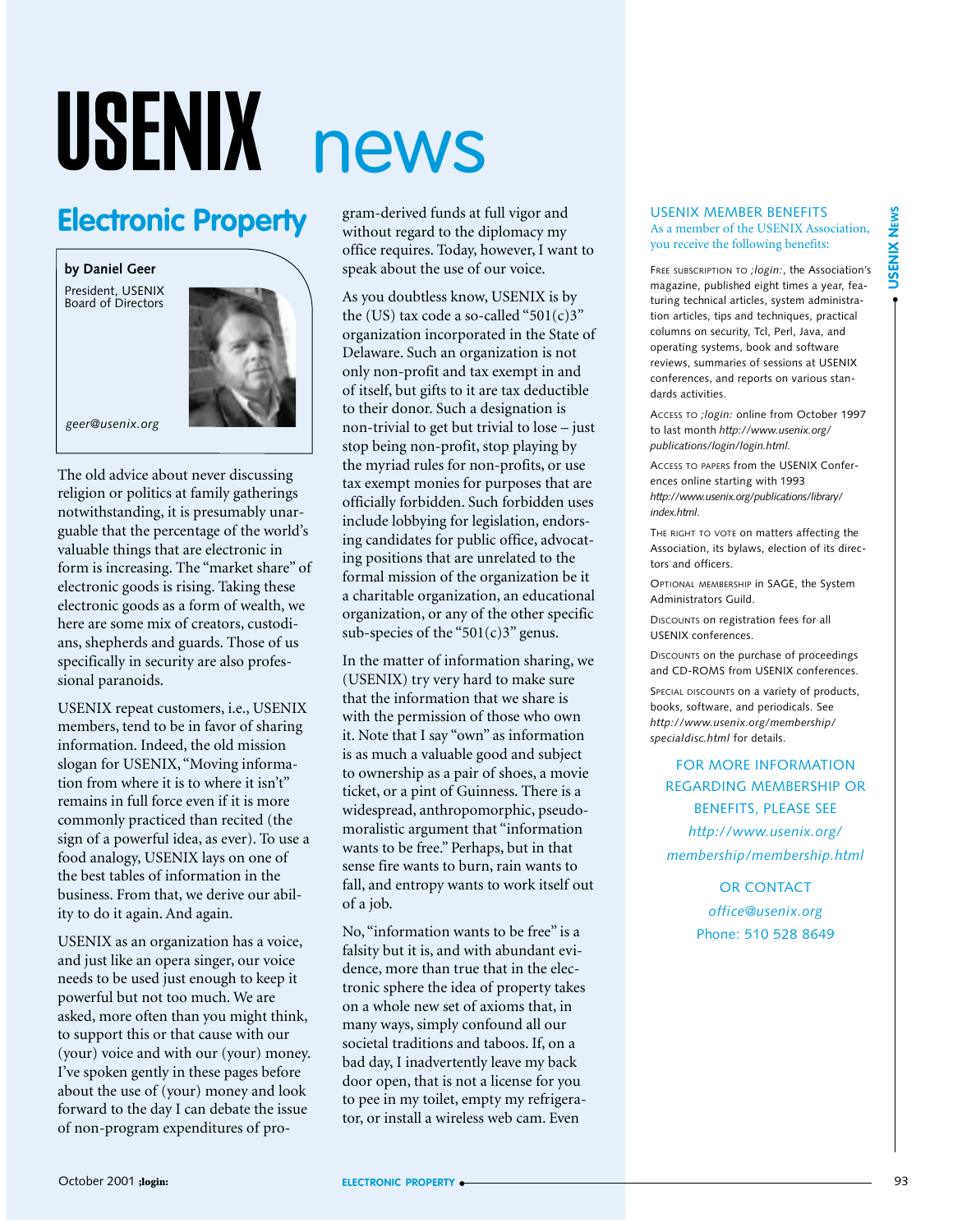having burglar tools is a crime in most jurisdictions where there is anything worth stealing. How does this apply in the electronic sphere?

The idea of property that is most at issue is "exclusion," namely that if I have something you don't have it whereas if you liberate it from my dining room table you then have it whereas I no longer do. An MP3 of a popular tune is arguably like that, modulo a tendentious reading of contract and license, but certainly my private correspondence is something that you have no right to even if I fail to encrypt it to modern standards. The fact that an electronic property can be copied at virtually zero cost and yet with no exclusion to its holder is what makes this space hard.

USENIX did, when asked, take a stand on the publication of the Felten, et al., paper. As the entity with standing and with the authors credibly willing and able to share their information with our members, we did what we did. We did not, when asked, take a stand on the matter of Mr. Sklyarov. We will, doubtless, be asked to take positions on who owns what more and more since absent (God forbid) world government, there will always be jurisdictional diversity. If you haven't looked, the quantity of legislation filed on the issue of electronic ownership and affronts thereto is rising steeply. Law enforcement agencies at all levels are setting up electronic crimes task forces. Threat models now inform insurance rate setting and insurers will be adding a significant digit of precision to their estimates every time they can. My own business life (security consulting) is fundamentally built on maximing electronic property's value by minimizing its theft risk.

James Madison, in the Federalist papers, said that for democracy to survive it must avoid stable factions capable of imposing the tyranny of the majority.

He said that the surest way to unstable factions is a differential ability to acquire property. As the percentage of the world's wealth that is information in electronic form grows, democracy will be front and center on protecting that property, or it will wither into tribalism. Lead, follow, or get out of the way?

The next time you hear that information wants to be free, or that some clever reverse-engineer has beaten some big, slow moving institution, think twice. Be careful what you wish for. The rabble's call to crush all forms of digital rights management in gladiatorial combat does not bode well for privacy because if information wants to be free, I'd like a copy of your genome by return mail.

### **Obituary: Jim Ellis**

Our community recently lost one of its luminaries: Jim Ellis. Both Danny Smith and Jim Duncan share some words about his passing.

### **Danny Smith**

*danny.smith@sun.com*

I worked with Jim Ellis for the last eight years in the FIRST community. Jim and I often exchanged technical thoughts and ideas on security problems that were current at the time, with the aim of providing solutions for people to limit the damage.

Jim and I performed a joint study to examine the potential threat of a multiplatform UNIX virus. We produced such startling results that we destroyed all of the material and ceased pursuing the examination. The risk of harm if those ideas leaked was just too great. Jim had great ideas! I am glad he worked on the defense side of the equation.

Jim's illness would wear him down. So he changed tactics: he rested when he needed rest, and he worked when he was able to work. He refused to let this illness stop him from doing the things he loved to do. He continued working full time until only shortly before he passed away. Even up to that point, he was producing excellent results and was heavily engaged in many projects. So successful was he, that many people either did not realize that he was ill at all, or did not realize the depth of his illness. His death came as a shock to many people within Sun as they were "only working with him just recently!"

Jim genuinely cared about people. He went out of his way to help anyone he could, and he never burdened people with his problems. Even as a manager, he would say, "I'll give you an update on how things are going, but you don't need to worry about this." He had an amazing ability to effect changes in projects without anyone losing credibility — he could engineer win-win situations in everything he did.

If I had a team of Jim Ellises, we could do amazing things. But, alas, there was only one, and he now leaves behind a legacy of what we should be doing. His courage, skills, and compassion were a true inspiration to us all, and he will be missed for a very long time.

#### **Jim Duncan**

*jnduncan@cisco.com*

Jim was the consummate scientist *and* gentleperson. There are others like him both in USENIX and the network security communities, but we need more.

At his funeral, as different folks talked about Jim (or "Jamie" as he was known to his family), it became obvious that his style carried over into lots of other things in his life. He and Carolyn were active in the home schooling movement, and he had the same profound yet subtle impact on the folks he met there. The same was true of their work with the League of Women Voters, and also with his family and friends, and his religion. Much of his extended family really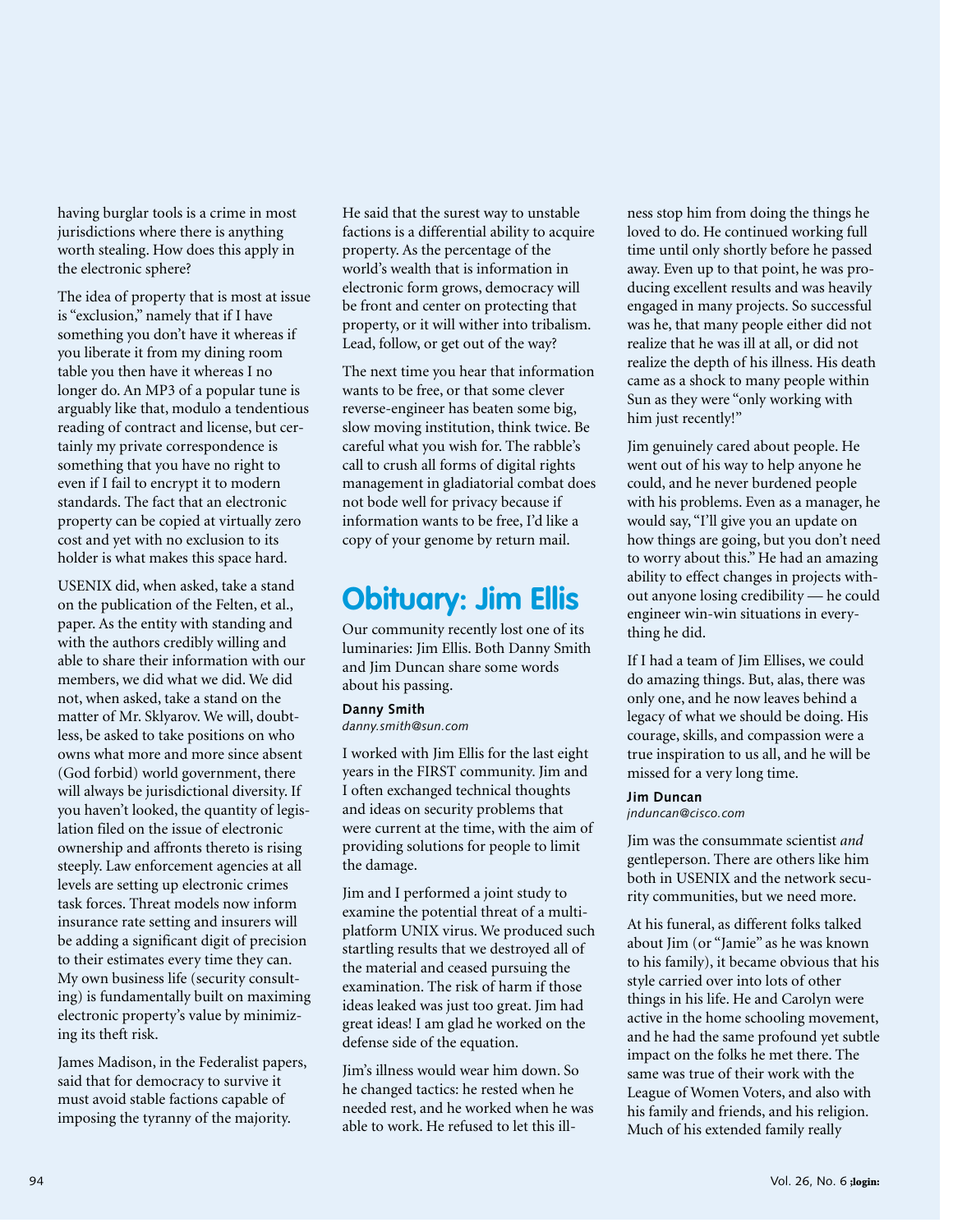didn't know about the details of his professional life, and they asked us geek types to fill them in with stories.

Offer Weak And Scale For Special And Scale For Special And Scale Training the Contents of the Contents of the Contents of the Contents of the Contents of the Contents of the Contents of the Contents of the Contents of the Through all of this, Carolyn and others insist that he wasn't afraid to die, and I believe it. I'm sure he wanted to find out all about it, and that attitude affected everybody around him. At the close of the church service, the minister announced that since the sky had cleared up again, we were all invited outside for the interment in the church cemetery. In true Pennsylvania fashion, the clouds abruptly opened up as the pallbearers laid down his casket, and we were all drenched. In cutting short his remarks at the graveside, the minister said that if he could, Jim would be explaining at that very moment the meteorological conditions that had caused the rain to fall.

### **Report from the USENIX Board of Directors**

**by Gale Berkowitz and Ellie Young**

The following is a summary of some of the actions taken by the USENIX Board of Directors between January and August 2001.

The Board voted to allocate \$50,000 for 2001, 2002, and 2003 to the Electronic Frontier Foundation (EFF) for legal costs associated with protecting copyright and fair use rights for DMCA legal cases. USENIX Board member John Gilmore and USENIX Executive Director Ellie Young were appointed the representatives of USENIX on the Felten, et al. lawsuit against the RIAA, et al. The Board also passed a resolution that USENIX will indemnify the Program Committee of the USENIX Security

Symposium from any legal action that may be brought because of their decision to publish "Reading Between the Lines: Lessons from the SDMI Challenge".

The Board voted to allocate up to \$21,000 to conduct a virtual classroom pilot project. The pilot project will assess whether or not the technology is sufficient, and gauge interest in the instructional modality. Proposals will also be sought for Web-based training and university program modules.

The Board voted to allocate \$55,000 to the Software Patent Institute (SPI). These funds will be used for cleaning, formatting, and loading documents during 2001.

The Board voted to allocate \$10,000 to the Richard Tapia Celebration of Minorities in Computing Symposium to be held October 18-20, 2001 in Houston. The funds are to be used to support students to attend the event.

The Board voted to allocate \$5,000 to the Middleware 2001 Conference to be used for funding for students to attend the event.

### **BYLAWS**

A bylaws committee was constituted to review the USENIX bylaws and policies. The committee is comprised of Andrew Hume and John Gilmore from the USENIX Board of Directors, Attorney Dan Appelman, and Jane-Ellen Long from the USENIX staff.

### **NOMINATING COMMITTEE**

Andrew Hume was voted to be Chair of the Nominating Committee for the USENIX Board of Directors.

#### **MEMBERSHIP**

Two special membership categories have been formed, one for retired persons, and another for persons with special circumstances that make the regular membership rate prohibitive. Membership fees for each of these categories is \$50 per year.

### **LISA 2001 CONFERENCE REGISTRATION FEES**

Conference registration fees for LISA 2001 will be increased by \$15 to cover the costs of providing all registered attendees a copy of the forthcoming book *Selected Papers in System Administration* edited by Eric Anderson, Mark Burgess, and Alva Couch. The Board also voted to approve a \$50.00 increase for both tutorial fees and technical session fees for those who do not use the Web to register for the conference.

### **NEXT MEETING**

The next meeting is scheduled to coincide with the Annual Linux Showcase in Oakland, CA, on Wednesday, November 7, 2001.